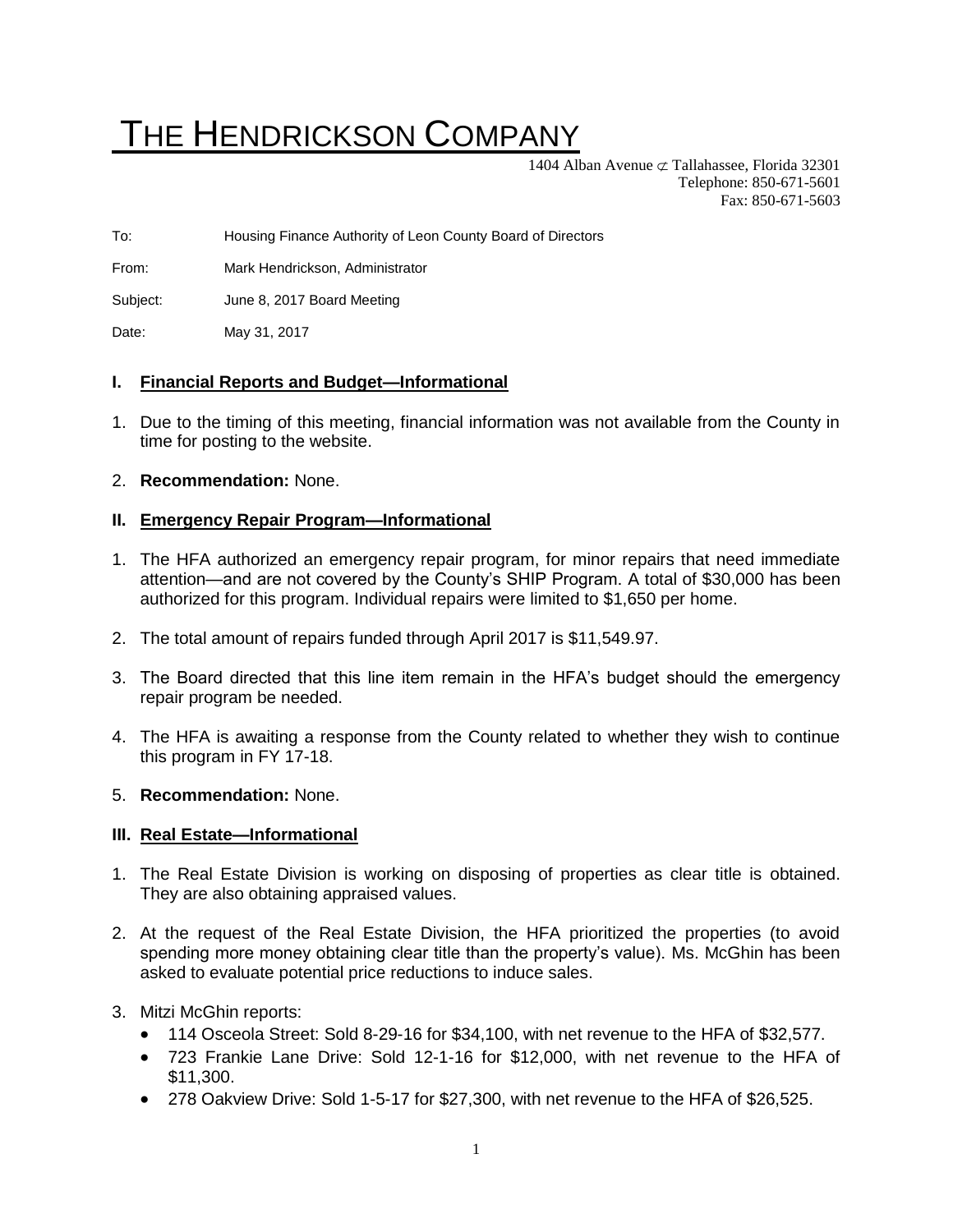- 2109 Holton Street: Sold 2-15-17 for \$6,500, with net revenue to the HFA of \$4,800.
- Calloway Street Lot: Sold 3-30-17 for \$5,900, with net revenue to the HFA of \$5,200.
- For sale signs placed on properties in Crown Ridge, with appraisals due December 2. Several inquiries have been received, but no interest shown after being given sales price.
- 4. Therefore, the total revenues to the HFA are \$80,402.
- 5. Mr. Rigo researched whether the HFA could issue an RFP to procure a residential real estate broker for the properties. His research concluded that the County, as owner of the land, would need to issue any RFP related to the properties.
- 6. Mr. Rigo and Ms. McGhin reported that the County was planning to place an advertisement for the properties. No updates have been received on the progress of the advertisement or sales.
- 7. **Recommendation**: None.

.

## **IV. Future Role of HFA—Action**

- 1. On February 7, the BOCC passed amendments to the HFA's Ordinance, and an accompanying Resolution, that grant significant independence to the HFA.
- 2. The Finance Committee chaired by Mr. Gay met to begin planning for the transition. The Action Plan for transition was approved by the HFA in April.
- 3. A revised contract with The Hendrickson Company to act as Administrator/Financial Advisor was approved in May.
- 4. The Committee asked Ms. Whitehurst to research if an RFP or RFQ was required for the HFA to select a bank for a checking account. Ms. Whitehurst reported that an RFP or RFQ was not required, but would be a best practice. The Board directed staff to prepare an RFQ (attached).
- 5. The Committee asked Mr. Hendrickson and Ms. Leigh to research options for records retention.
- 6. The Committee asked Mr. Hendrickson and Ms. Leigh to research the existing Board insurance policy to determine if any changes were required by the transition.
- 7. A general summary of the Action Plan:
	- HFA to adopt its own budget in September
	- HFA to establish checking account and investment account with SBA Prime Fund, for transfer of funds and responsibilities on October 1
	- Accounting system using QuickBooks online to be established
	- Proper financial controls to be established, using combination of Mr. Gay, the FA, and the Board
	- General administrative duties and developer/citizen inquiries to be handled by FA
	- General Counsel and FA to develop proposed procurement and travel policies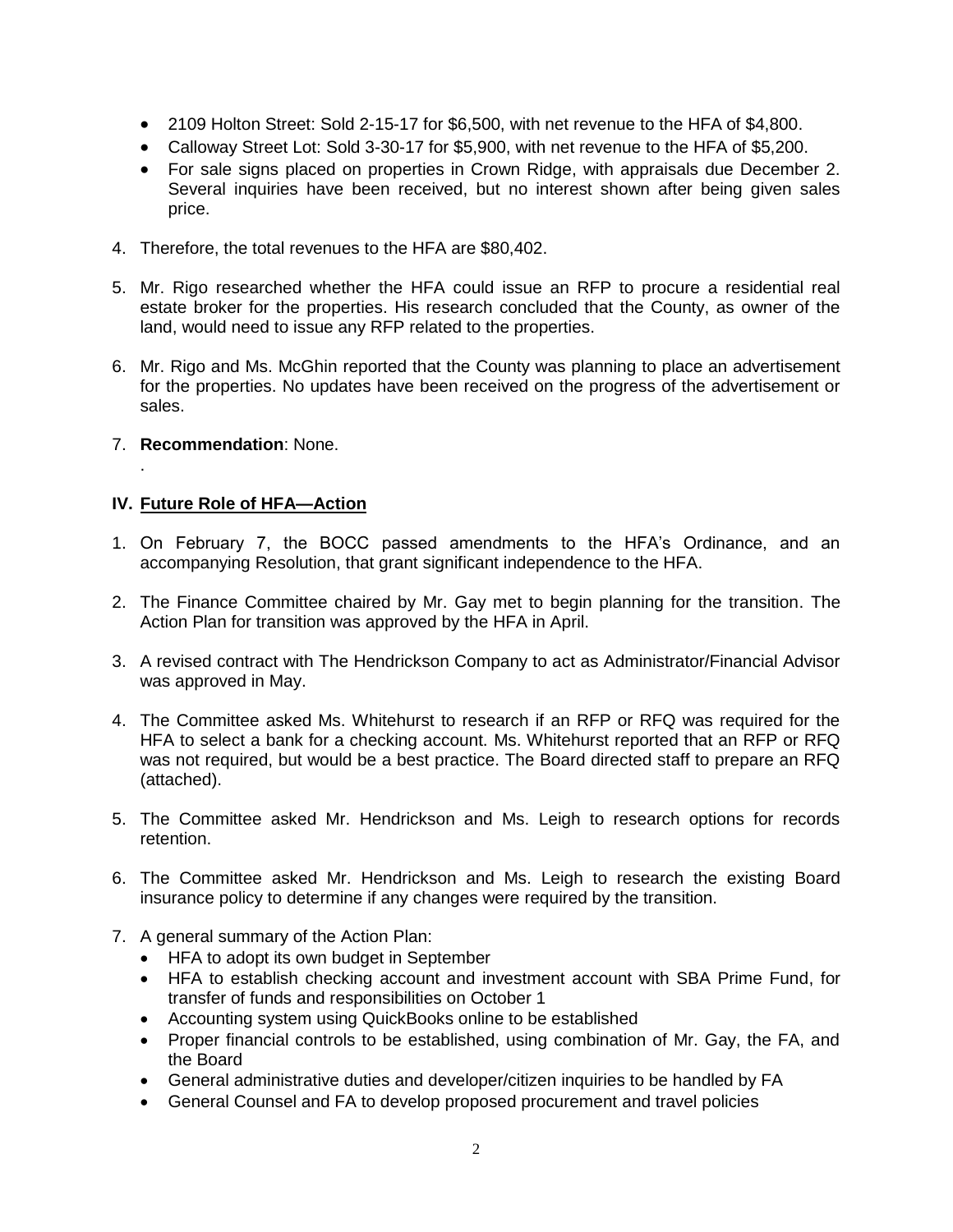- Auditor to be hired in time to audit FY 17-18 HFA financials. RFQ to be designed after consultation with County on proper format for coordination with County audit.
- "Evergreen" calendar to be established for action to make sure all functions performed when required
- Need to establish HFA mailing address and system for retention of public records (and establish custodian of those records)
- Finance Committee to meet again to evaluate all implementation recommendations
- 8. Some initial information on implementation:
	- County Attorney advises that they cannot serve as mailing address/public records custodian for the HFA because they are not HFA counsel
	- Request was made to Lamarr Kemp as to willingness of County to serve as mailing address for the HFA and to be custodian of public records—and any proposed cost. Other options are the FA and the General Counsel. No response has been received.
	- Inquiry made to Lamarr Kemp on whether County wishes to continue Emergency Repair Program. If yes, a contract will need to be drafted so that the HFA has audit protection for any payments made for the program (client eligibility, income or other certifications, selection of contractors, inspection of work, and payment process). No response has been received.
- 9. **Recommendation**: Consider proposed RFQ for checking account services and proposed bylaw amendments.

#### **V. Legal Update—Informational**

- 1. The Board asked Ms. Whitehurst and Mr. Hendrickson to review the bylaws for any changes required by the transition, and to prepare a bylaw amendment for the June HFA meeting creating a Board Officer position of Treasurer. Counsel has asked to defer this item until the August meeting, in order to produce the best product possible for the Board's review..
- 2. **Recommendation**: None.

## **VI. Multi-Family Process and Fees—Action**

- 1. The Board requested that the Administrator bring the Multi-Family bond fees, application, and procedures to the June HFA meeting for review (attached).
- 2. An analysis of the HFA's fee structure compared to FHFC and other local HFA's is attached. It shows that the HFA's fees are competitive, and certainly lower than FHFC's.
- 3. The documents require updating and revisions (last revised 2014). Proposed revisions to the application and MF Handbook will be brought to the HFA in August.
- 4. **Recommendation**: None.